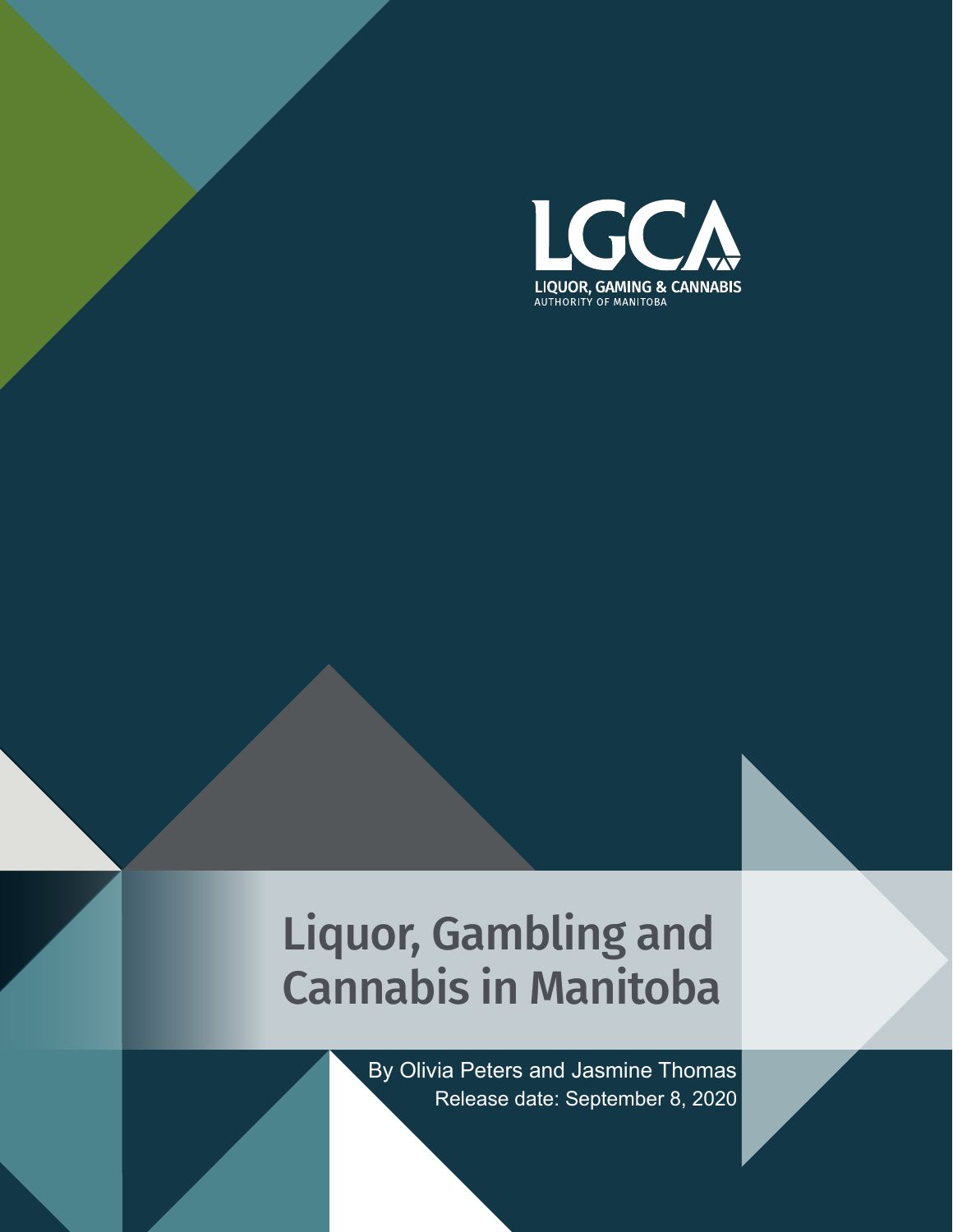# EXECUTIVE SUMMARY

In June 2019, the Liquor, Gaming and Cannabis Authority of Manitoba (LGCA) conducted a survey of 2,067 adult Manitobans to gather information about their liquor-, gambling- and cannabis-related knowledge and behaviours. The LGCA conducts prevalence surveys every three years to monitor population trends. Collecting similar data at different time points tracks the evolution of liquor use, gambling and cannabis use to ensure that policy development and social responsibility initiatives are responsive to the changing needs of Manitobans. Research findings inform legislative and regulatory policy, operational initiatives, training programs, and public education. This report is intended for the LGCA's broad stakeholders, including government policymakers; liquor, gambling and cannabis regulators and operators; and the Manitoba public. This year, the LGCA moved to online survey methodology, which limited the comparability of results from previous years.

#### **2019 HIGHLIGHTS**

#### *Liquor*

84% of Manitobans report drinking in the past year, motivated primarily by social reasons. Manitobans are aware of strategies to reduce risks related to liquor consumption, with 74% always using at least one lower-risk drinking strategy. The three most popular strategies are refusing a drink because you do not want one, making a point of eating when drinking, and pre-planning transportation such as by having a designated driver or calling a car service.

#### *Gambling*

83%

84%

83% of Manitobans report gambling in the past year. Although this represents an increase since 2016, when 74% of Manitobans were classified as gamblers, further research must examine whether this is a trend or related to methodological changes. The most popular forms of gambling are charity raffles, lottery tickets and slot machines, with their relative popularity remaining stable since 2004. Betting money online and playing daily fantasy sports for money are the least popular gambling activities. Over half of Manitobans surveyed report always setting limits on their gambling activities.

#### *Cannabis*

33%

Results on cannabis consumption show 61% of Manitobans have consumed cannabis in their lifetimes. The average age Manitobans first tried cannabis is 19, although many report having tried cannabis for the first time between the ages of 15 and 18. In this sample, 33% of the Manitobans report consuming cannabis in the previous twelve months. Younger respondents and lower income groups are more likely to report cannabis consumption. Common reasons for consuming cannabis include consuming for relaxation, and for pain management or other medical reasons.

Liquor, gambling and cannabis are consumer products that carry risk and require regulatory oversight. The LGCA's neutral and balanced approach to regulation relies on empirical evidence to guide its operational and social responsibility initiatives. As with past research reports, the LGCA is using these results to inform its regulatory activities, including the development of public education materials and the curriculum for the LGCA's Smart Choices responsible service certification programs for liquor and cannabis.

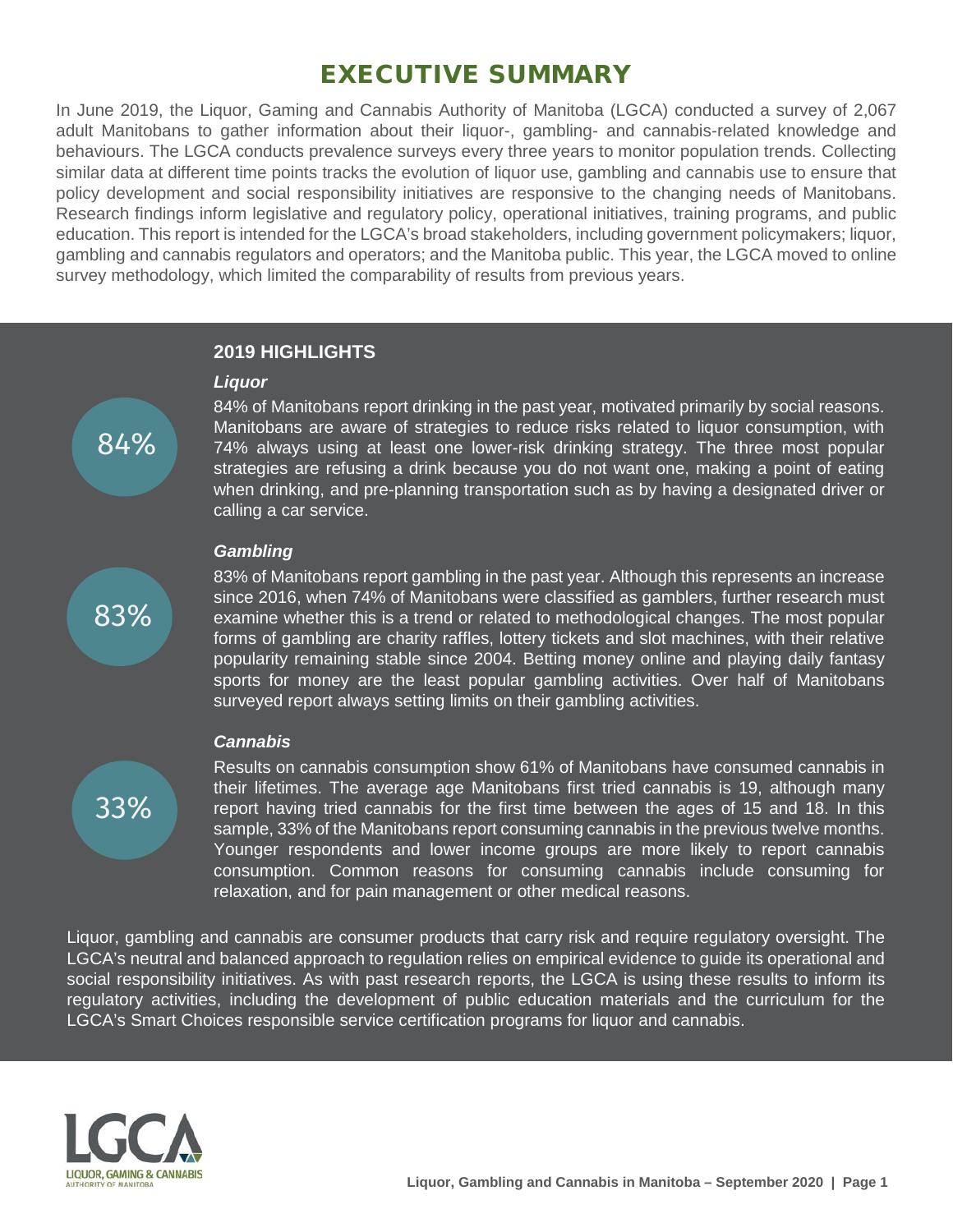# 20[1](#page-2-0)9 RESULTS<sup>1</sup>

# LIQUOR

The LGCA's research mandate facilitates the improvement of services, policies and programs by identifying current population trends related to industries it regulates. This first section illustrates patterns of alcohol consumption in Manitoba. The survey began by asking participants how often they drank alcoholic beverages in the past 12 months. For the purposes of this survey, the LGCA defines a standard drink as any of:



Using this definition, 84% of Manitobans report drinking alcoholic beverages in the past 12 months. Past-year liquor consumption was lower (75%) in [2](#page-2-1)017. This may be due to differences in the sample, methodology<sup>2</sup> or variability over time; future iterations of data collection are needed to determine if this is a trend. As a comparison with national data, in Statistics Canada's 2017 *Canadian Tobacco, Alcohol and Drug Use Monitoring Survey*, 78% of Canadians and 71% of Manitobans were classified as past-year drinkers (Health Canada, 2019a). As with previous surveys, beer and wine continue to be the most commonly consumed beverages. Knowing what kinds of drinks Manitobans prefer is used to inform targeted low-risk drinking campaigns.

In the past year, of those who drank alcohol:

- **63.9% drank wine**
- **58.2% drank beer**
- **44.6% drank mixed drinks or cocktails**
- **32.5% drank hard liquor**
- **21.1% drank coolers**
- **13.4% drank spirits**
- **13.2% drank straight liquor[3](#page-2-2)**

**Groups that are more likely to drink include those with higher incomes and educational attainment.**

<span id="page-2-2"></span><sup>&</sup>lt;sup>3</sup> Although there is overlap between straight liquor, spirits, and hard liquor, separate categories were included for consistency with previous LGCA surveys.



<span id="page-2-0"></span><sup>1</sup> This report is intended for the LGCA's broad stakeholders, including government policymakers; liquor, gambling and cannabis regulators and operators; and the Manitoba public. As such, it does not present test statistics or statistical significance levels, although readers with an interest in research are welcome to contact the LGCA for these details. Data are weighted for age, gender and region to account for any deviations from Statistics Canada population characteristics. All relationships presented in this report are statistically significant, with p-values less than .05. Appendix A provides methodological information about the study.

<span id="page-2-1"></span><sup>&</sup>lt;sup>2</sup> Throughout this report, some statistics, such as the number of people who drink alcohol in Manitoba, vary considerably from previous surveys. The LGCA employed a mixed-methods sampling approach with CATI random-digit dialing combined with online panel respondents. This change in methodology limits the comparability to previous iterations of this survey.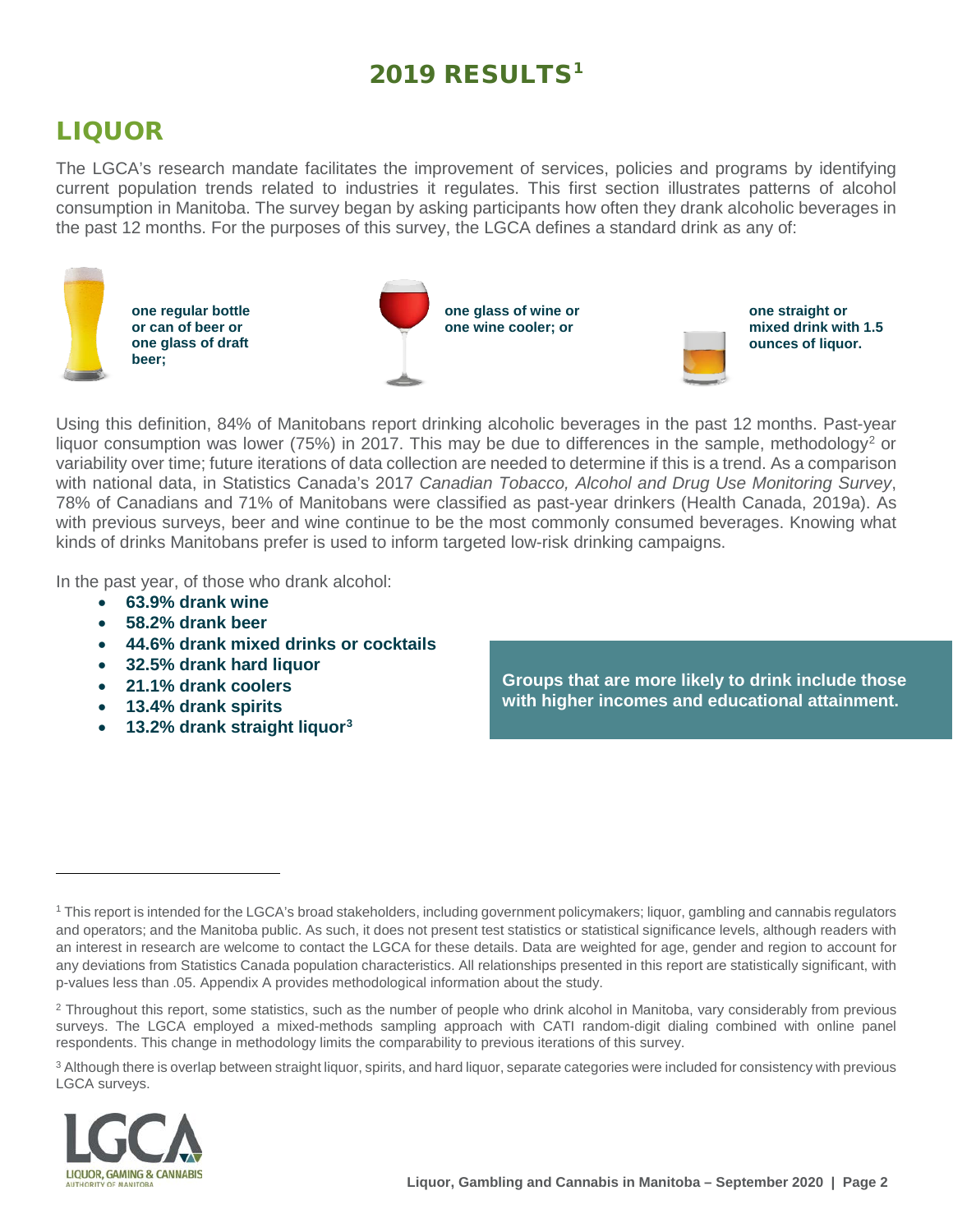#### **Figure 1** Why do Manitobans drink?



Note: Participants could select multiple responses, resulting in percentages that exceed 100.

Figure 1 above shows that Manitobans tend to drink alcohol for social reasons: as a way to celebrate or to be sociable. For the LGCA, knowing the reasons why people drink provides insight into behaviour that helps inform public education and social responsibility initiatives. Liquor has become a large part of people's social lives, special occasions, and celebrations. Based on these results, the LGCA promoted lower-risk alcohol consumption through its recently updated Know My Limits public education campaign. For more information, visit [KnowMyLimits.ca.](http://www.knowmylimits.ca/)

| Table 1 | Drinking frequency (How often did you drink alcoholic beverages during the past 12 months?) |  |  |  |  |  |
|---------|---------------------------------------------------------------------------------------------|--|--|--|--|--|
|---------|---------------------------------------------------------------------------------------------|--|--|--|--|--|

|                         | <b>Never</b> | <b>Less than once</b><br>a month | 2 to 4 times a<br>month | 2 to 3 times a<br>week | 4 of more times<br>a week |
|-------------------------|--------------|----------------------------------|-------------------------|------------------------|---------------------------|
| <b>All Participants</b> | 16.1%        | $26.2\%$                         | 25.9%                   | 17.6%                  | 14.1%                     |
| <b>Men</b>              | 17.5%        | 20.5%                            | 24.8%                   | 21.6%                  | 15.6%                     |
| Women                   | 14.8%        | 31.6%                            | 27.0%                   | 14.1%                  | 12.4%                     |

Note: Total percentages across rows may not equal 100% due to rounding.

Knowing how often participants drink gives us a better understanding of Manitobans' drinking patterns. Over half (52%) of participants report drinking two to four times a month or less, as shown in Table 1. This means that, overall, participants report occasional drinking patterns. Men and younger age groups report drinking more often, although proportionally more people over 65 years also report high-frequency drinking (four or more times a week). This may also be explained by higher education and income groups reporting higher frequency drinking.

#### **LOWER-RISK DRINKING STRATEGIES**

The LGCA is interested in knowing how often Manitobans use lower-risk drinking strategies. As Table 2 shows, pre-planning transportation is the most commonly used strategy, with 50% of Manitobans reporting always calling a taxi or having a designated driver when they have been drinking. The proportion of Manitobans who use this strategy is higher among younger age groups, with over two-thirds of the 18 to 24-year-old group always using alternative transportation.

We analyzed whether Manitobans use any of the lower-risk drinking strategies listed in Table 2 to reduce the potential of harm when consuming alcohol. This analysis revealed that 74% of Manitobans report always using at least one of the strategies when drinking alcoholic beverages, and most people always use at least two. Women are more likely to use lower-risk drinking strategies than men (80% compared to 67%).

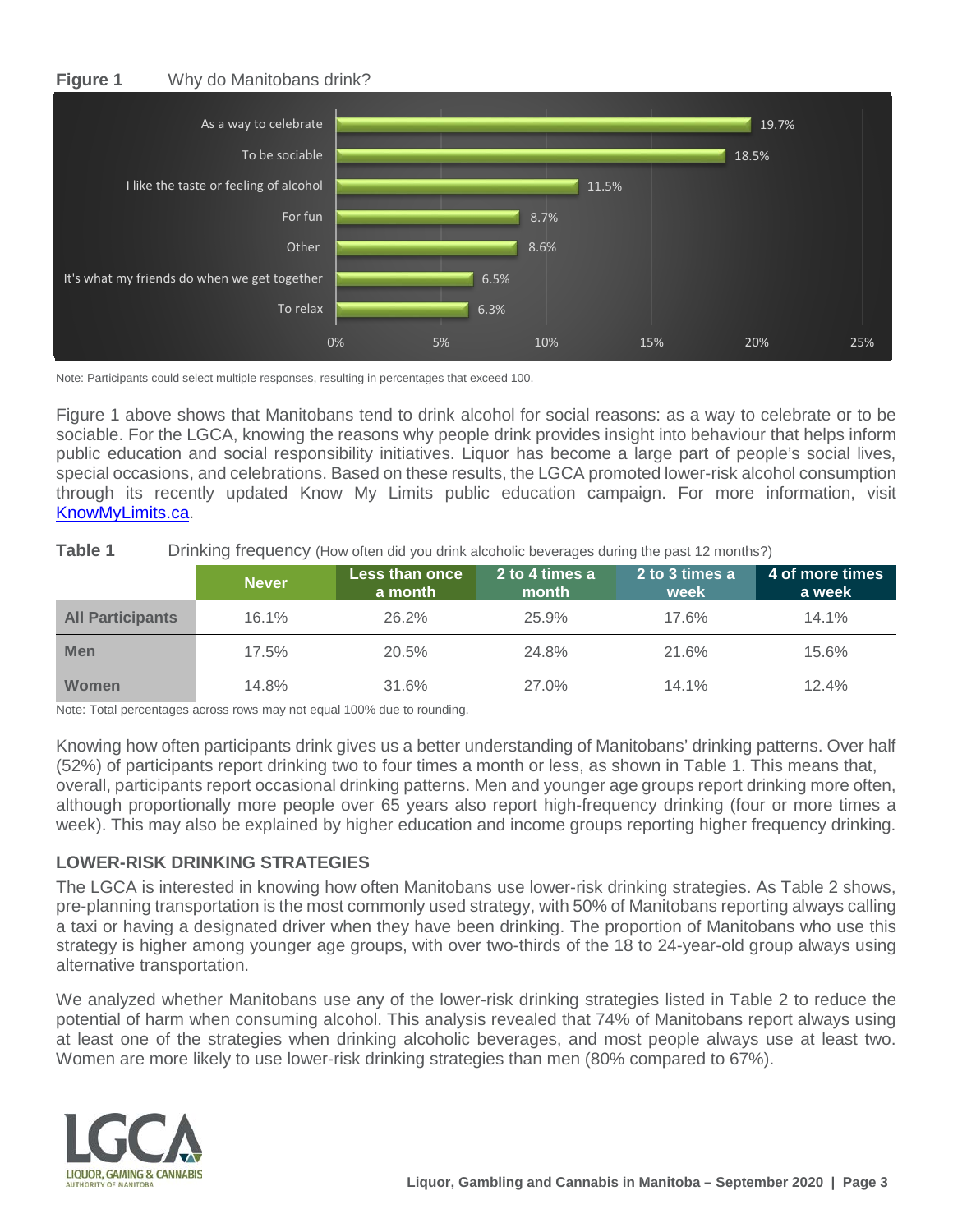#### **Table 2** Frequency of lower-risk drinking strategies

|                                                                                                              | <b>Never</b> | <b>Rarely</b> | <b>Sometimes</b> | <b>Often</b> | <b>Always</b> |
|--------------------------------------------------------------------------------------------------------------|--------------|---------------|------------------|--------------|---------------|
| Pre-plan your transportation,<br>for example by planning to<br>call a taxi or having a<br>designated driver? | 17.0%        | 5.4%          | 11.2%            | 16.4%        | 50.0%         |
| Count or keep track of the<br>number of drinks you have?                                                     | 23.9%        | 11.8%         | 14.6%            | 17.4%        | 32.2%         |
| Limit the number of drinks<br>you have on one occasion?                                                      | 16.8%        | $7.4\%$       | 24.1%            | 21.2%        | 30.6%         |
| Make a point of eating while<br>you drink alcohol?                                                           | 10.6%        | 5.4%          | 28.1%            | 28.2%        | 27.7%         |
| Refuse a drink you are<br>offered because you don't<br>want it?                                              | 5.4%         | 6.3%          | 34.6%            | 28.2%        | 25.5%         |
| Consider your age, body<br>weight and health when<br>determining you limits?                                 | 42.4%        | 12.8%         | 15.3%            | 12.2%        | 17.3%         |
| Plan non-drinking days every<br>week to avoid developing a<br>habit?                                         | 68.0%        | 6.1%          | 7.2%             | 4.6%         | 14.1%         |
| Alternate between alcoholic<br>and non-alcoholic drinks?                                                     | 28.1%        | 12.3%         | 32.6%            | 14.9%        | 12.1%         |
| Drink low-alcohol drinks?                                                                                    | 37.4%        | 16.5%         | 31.1%            | 9.1%         | 5.8%          |

Note: Total percentages across rows may not equal 100% due to rounding.

### **LEVELS OF LOW-RISK DRINKING**

In 2011, the Canadian Centre on Substance Abuse published national low-risk alcohol drinking guidelines to help promote a culture of moderation related to liquor consumption (Butt, Beirness, Gliksman, Paradis & Stockwell, 2011). According to these guidelines:

- **Weekly drinking guideline:** Reduce the long-term health risks associated with liquor consumption (e.g., increased risk of cancer, seizures, stroke, pancreatitis, cirrhosis, and high blood pressure) by drinking no more than 10 (for women) or 15 (for men) alcoholic beverages per week; and
- **Special occasion drinking guideline:** Reduce acute risks associated with liquor consumption (e.g., increased risk of alcohol poisoning, injuries associated with motor vehicle crashes or violent behaviour, and social embarrassment), by drinking no more than three (for women) or four (for men) alcoholic beverages on any single occasion.

Among Manitobans who drank during the past year, 41% exceeded the weekly drinking guideline and 61% exceeded the special occasion drinking guideline<sup>[4](#page-4-0)</sup>, though, the majority of people who exceed these low-risk

<span id="page-4-0"></span><sup>4</sup> These indicators are measured differently than the national *Canadian Tobacco, Alcohol and Drug Use Monitoring Survey* (Health Canada 2016), which measures liquor consumption over the previous week, while the LGCA measures over a 12-month period; as such the proportions are not comparable.

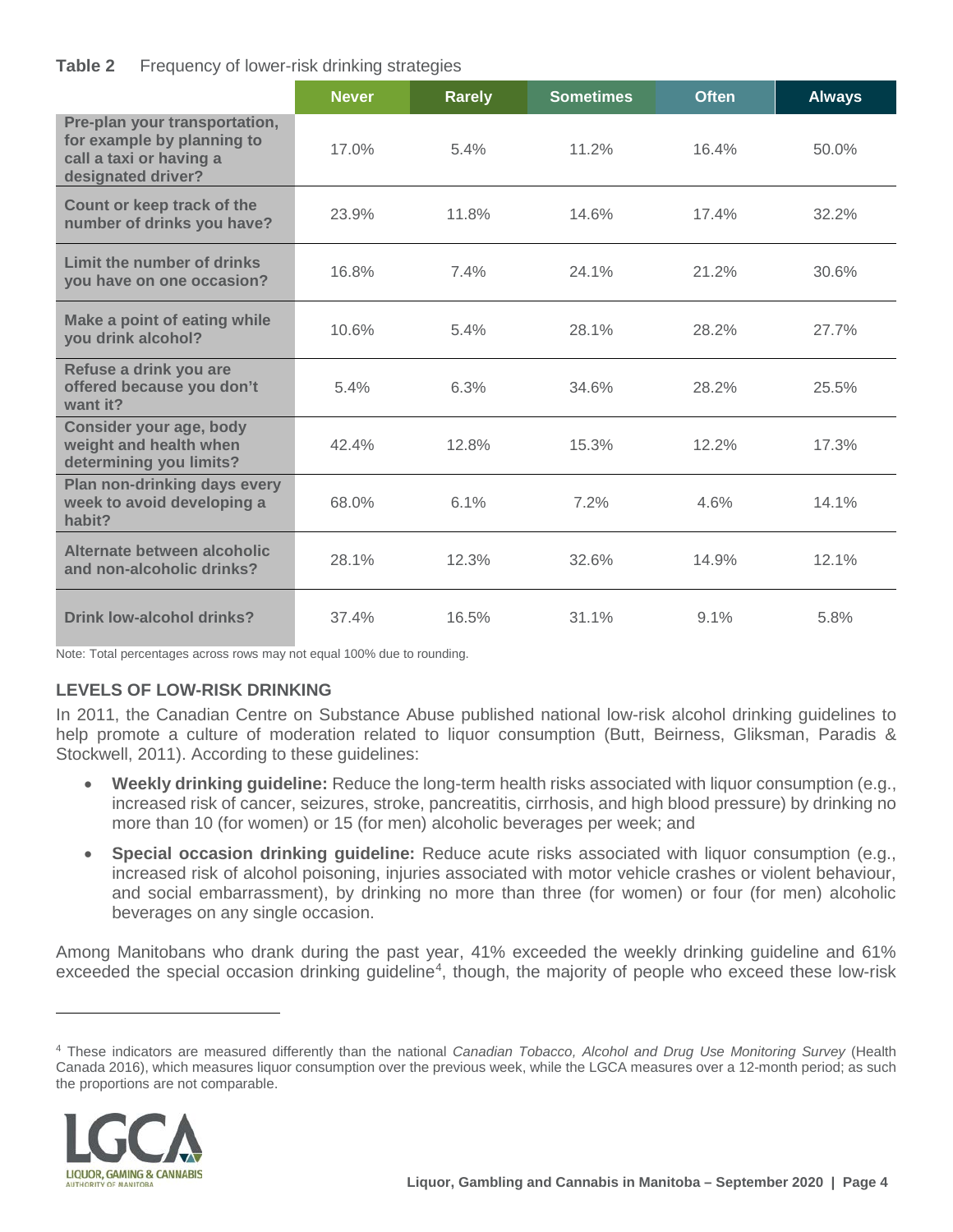alcohol drinking guidelines report doing so infrequently. These results replicated earlier survey findings, whereby men and younger age groups exceed drinking guidelines more frequently than women and older age groups.

|                             | <b>Never</b> | 1-5 times a<br><b>vear</b> | 6-11 times a<br>vear | Once a<br>month | 2-3 times a<br>month | <b>Weekly</b> |
|-----------------------------|--------------|----------------------------|----------------------|-----------------|----------------------|---------------|
| All                         | 58.7%        | 24.7%                      | 4.5%                 | 4.6%            | 3.3%                 | 4.2%          |
| Men: 15 or more<br>drinks   | 53.4%        | 26.5%                      | 6.3%                 | 6.4%            | 2.7%                 | 4.8%          |
| Women: 10 or<br>more drinks | 63.5%        | 23.0%                      | 2.9%                 | 2.9%            | 3.9%                 | 3.7%          |

**Table 3** Exceeded weekly drinking quideline (among those who drank liquor in the past year)

Note: Total percentages across rows may not equal 100% due to rounding.

**Table 4** Exceeded special occasion quideline (among those who drank liquor in the past year)

|                                   | <b>Never</b> | <b>Less than</b><br>once a<br>month | Once a<br>month | 2-3 times a<br>month | Once a<br>week | 2-5 times a<br>week | Daily or<br>almost<br>daily |
|-----------------------------------|--------------|-------------------------------------|-----------------|----------------------|----------------|---------------------|-----------------------------|
| <b>All</b>                        | 38.7%        | 31.3%                               | $11.1\%$        | 9.6%                 | 4.6%           | 3.8%                | 0.9%                        |
| <b>Men:</b> $4$ or<br>more drinks | 35.8%        | 30.2%                               | 13.1%           | 10.4%                | 6.2%           | 3.9%                | $0.4\%$                     |
| <b>Women: 3 or</b><br>more drinks | 41.4%        | 32.2%                               | 9.3%            | 8.8%                 | $3.2\%$        | $3.7\%$             | 1.3%                        |

Note: Total percentages across rows may not equal 100% due to rounding.

One indicator included in the survey screened participants for riskier alcohol consumption. The Alcohol Use Disorders Identification Test (AUDIT) is a short survey instrument often used in a clinical setting to determine if a patient requires further screening for problematic alcohol consumption (Letourneau, Sobell, Sobell, Agrawal & Gioia, 2017; Seth, Glenshaw, Sabatier, Adams, Du Preez, DeLuca & Bock, 2015).

Using the AUDIT, Table 5 is consistent with previous statistics on alcohol use and sex, showing that 79% of men and 87% of women report low-risk drinking. Generally, younger age groups are associated with a greater likelihood of higher risk consumption.

#### **Table 5** AUDIT: Levels of drinking risk by sex

|                     | Low risk | <b>Medium risk</b> | <b>High risk</b> | <b>Possible</b><br>dependence |
|---------------------|----------|--------------------|------------------|-------------------------------|
| <b>All drinkers</b> | 83.4%    | 14.8%              | 1.2%             | 0.6%                          |
| <b>Men</b>          | 78.9%    | 18.1%              | 1.7%             | 1.3%                          |
| Women               | 87.4%    | 11.8%              | $0.7\%$          | 0.1%                          |

Note: Total percentages across rows may not equal 100% due to rounding.

Overall, these liquor-related survey results show that most Manitobans consume alcohol moderately, drink for social and celebratory motives rather than as a coping technique and use lower-risk drinking strategies at least some of the times that they are drinking.

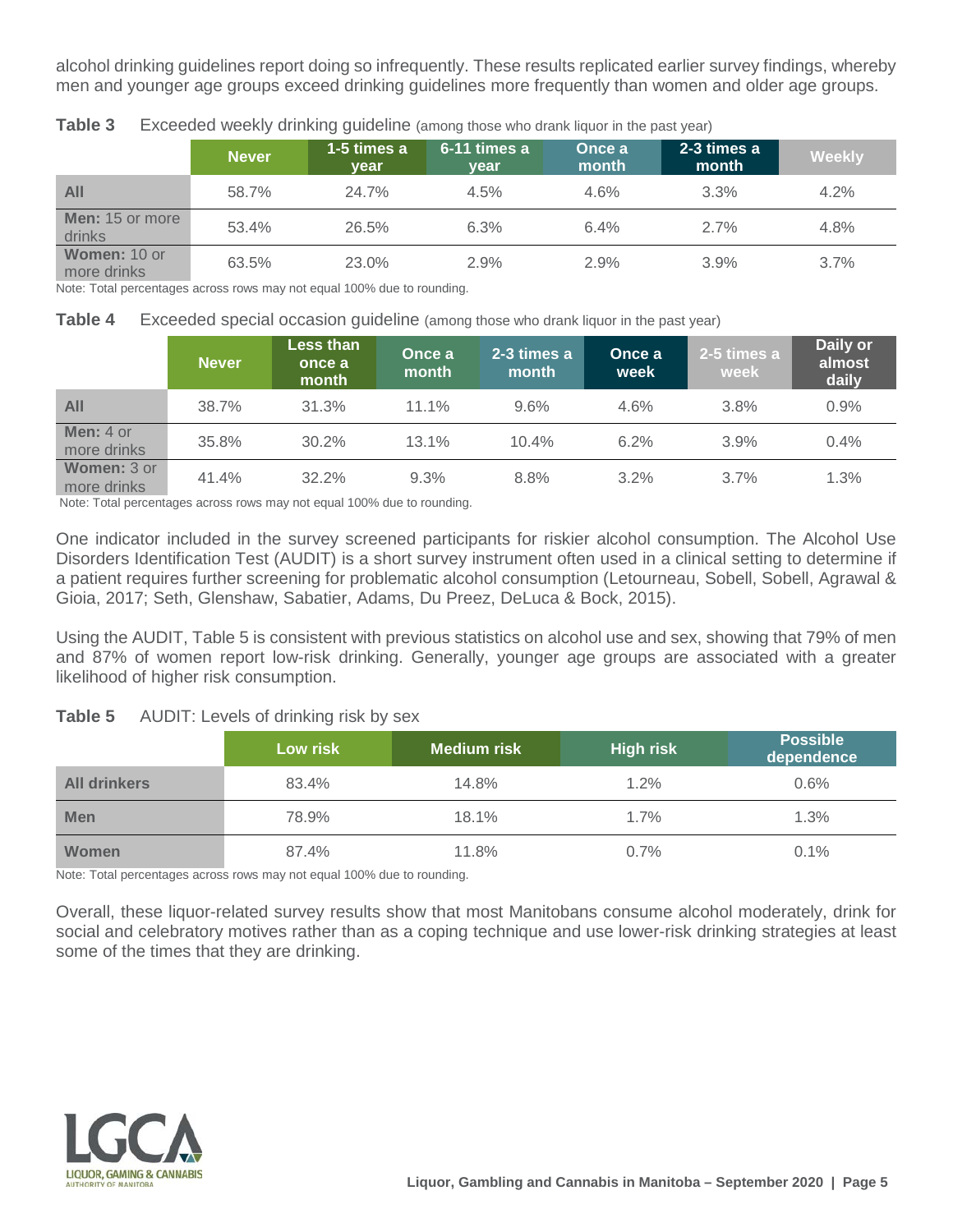# GAMBLING

To better understand the landscape of gambling in Manitoba, the survey asked participants how often they gamble on specific activities, with results presented in Table 6. Knowing what gambling activities are most popular informs the LGCA's lower-risk gambling public education campaigns. The relative popularity of gambling activities and the average frequency of participation are comparable to previous surveys, however, changes in methodology likely resulted in a higher overall proportion of gamblers than in previous years<sup>[5](#page-6-0)</sup>. Buying charity raffle or fundraising tickets remains the most popular form of gambling in the province; 53% of Manitobans report that they purchase these tickets at least once a year (compared to 48% in 2016 and 52% in 2013).

Playing daily fantasy sports for money is the least popular gambling activity, as only 1.4% of Manitobans report playing daily fantasy sports at least once a year (similar to 2016, with only 2% playing daily fantasy sports).

|                                                                                                                         | <b>Never</b> | <b>Less than</b><br>once a<br>year | $1-11$ times<br>per year | 1-3 times<br>per month | Once a<br>week or<br>more |
|-------------------------------------------------------------------------------------------------------------------------|--------------|------------------------------------|--------------------------|------------------------|---------------------------|
| Buying charity raffle or fundraising tickets,<br>including charity lotteries and charity break-<br>opens                | 19.9%        | 26.7%                              | 47.7%                    | 4.8%                   | 0.9%                      |
| Buying lottery, instant win or scratch tickets<br>at lottery kiosks or through subscriptions                            | 33.0%        | 14.4%                              | 30.3%                    | 13.4%                  | 8.9%                      |
| Playing slot machines at a casino                                                                                       | 57.2%        | 21.6%                              | 17.5%                    | 2.7%                   | 1.0%                      |
| Playing VLTs at a bar, lounge or racetrack                                                                              | 68.1%        | 16.2%                              | 13.0%                    | 1.7%                   | 1.0%                      |
| Playing sports lotteries like Sport Select or<br>betting on sports pools                                                | 75.2%        | 12.6%                              | 8.4%                     | 2.1%                   | 1.7%                      |
| Playing table games, such as blackjack and<br>roulette, at a casino                                                     | 80.2%        | 12.4%                              | 6.5%                     | 0.7%                   | 0.2%                      |
| <b>Playing bingo for money</b>                                                                                          | 80.7%        | 12.0%                              | 5.6%                     | 1.0%                   | 0.6%                      |
| Playing poker or casino games on free<br>Internet sites without wagering any real<br>money*                             | 81.7%        | 7.6%                               | 4.9%                     | 1.9%                   | 3.9%                      |
| Playing poker for money in a public facility<br>or at home?                                                             | 82.6%        | 10.9%                              | 5.4%                     | 0.7%                   | 0.3%                      |
| Betting on horse races, whether live at the<br>track or off-track                                                       | 83.5%        | 11.0%                              | 5.0%                     | 0.2%                   | 0.2%                      |
| Betting money on card games, board games<br>or games of skill such as pool, bowling or<br>darts with friends and family | 83.8%        | 9.5%                               | 5.6%                     | 0.8%                   | 0.3%                      |
| <b>Betting money online</b>                                                                                             | 94.1%        | 3.2%                               | 1.6%                     | 0.6%                   | 0.5%                      |
| Playing daily fantasy sports for money<br>through websites such as DraftKings or<br>FanDuel?                            | 97.1%        | 1.5%                               | $1.1\%$                  | 0.2%                   | 0.1%                      |

**Table 6** Participation in specific gambling activities (highlighted activity is not considered gambling)

\*Activity in bold is not considered "gambling" since it does not involve money.

Note: Total percentages across rows may not equal 100% due to rounding.

<span id="page-6-0"></span><sup>5</sup> Although the number of gamblers in Manitoba appears to have changed significantly from previous surveys, this is likely due to the change in sampling methodology (i.e., how we conducted the survey this year), rather than a significant change in the statistic. When we change methodology, there is a chance that the numbers we report are not necessarily comparable to statistics from previous years.

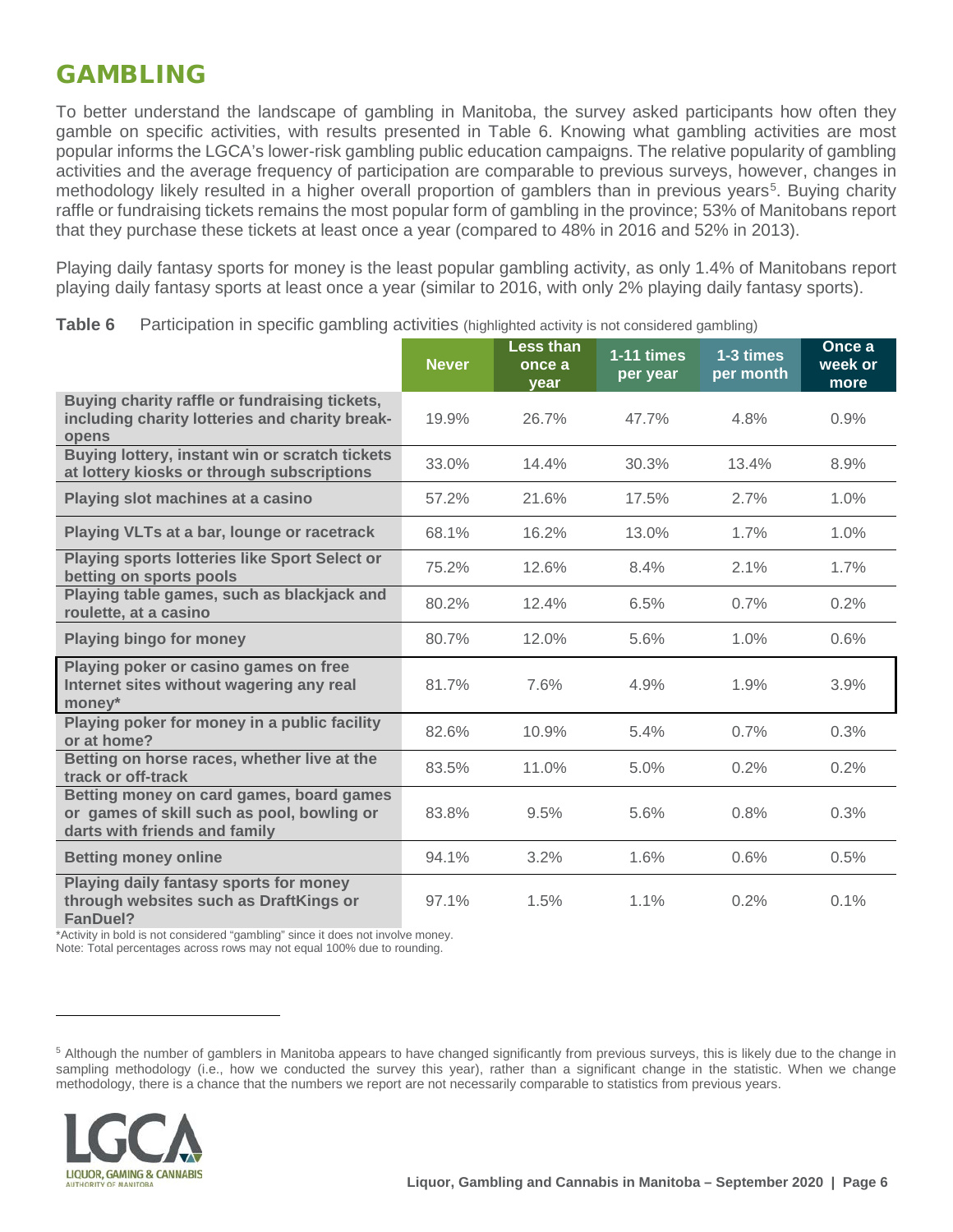Based on their responses, participants were divided into gambler and non-gambler categories. Those who reported never participating in any of the gambling activities listed in Table 6 (i.e., excluding those playing on free Internet sites), or participating in up to three activities all less than once a year, were classified as non-gamblers, with the rest classified as gamblers. On this basis, 83% of Manitobans are gamblers.

Table 7 shows the percentages of gamblers reported since the LGCA began tracking this statistic in 2004. Although the number of gamblers in the province fluctuates over time, it is likely that the actual number of gamblers is more stable than Table 7 suggests. Between 2004 and 2019, changes in the definitions of gambling, sampling techniques and research methodologies likely account for some of the differences.

#### **Table 7** Percentage of gamblers reported over time

|                                          | 2004  | 2007  | 2010  | 2013  | 2016  | 2019  |
|------------------------------------------|-------|-------|-------|-------|-------|-------|
| <b>Manitobans classified as gamblers</b> | 94.0% | 69.2% | 85.3% | 77.3% | 74.2% | 83.3% |

Overall, gambling participation does not differ significantly by sex or region. Older age and higher income groups were more likely to report gambling, while those with more education report less gambling.

#### **DO MANITOBANS SET LIMITS WHEN THEY GAMBLE?**

The LGCA began to track Manitobans' understanding of lower-risk gambling and use of limit-setting strategies in 2007 to inform its social responsibility initiatives, and in 2017 launched the Know My Limits gambling campaign to remind people to set limits. To explore Manitobans' understanding of gambling behaviours, participants were asked about a variety of lower-risk gambling techniques related to three limit setting strategies $^6$  $^6$ :

### **FREQUENCY LIMITS:** Do you limit how often you gamble?

**SPENDING LIMITS:** Do you set a spending limit or budget where you decide in advance the maximum amount you'll spend gambling?

#### **FUND ACCESS LIMITS:** Do you limit your available cash, for example, by leaving debit cards at home or by stopping play when you run out of cash?

As in past years, setting a spending limit was the most common strategy used by Manitobans to gamble responsibly, as shown in Table 8, with fund access limits becoming increasingly common.

#### **Table 8** Use of three limit-setting strategies

|                  | Never/ | <b>Rarely/Sometimes/Often</b> | <b>Always</b> |
|------------------|--------|-------------------------------|---------------|
| <b>Access</b>    | 49.9%  | 17.9%                         | 32.2%         |
| <b>Frequency</b> | 48.0%  | 21.9%                         | 30.1%         |
| <b>Spending</b>  | 39.5%  | 16.7%                         | 43.8%         |

These limit-setting indicators were examined to determine whether Manitobans combine lower-risk gambling strategies. This analysis revealed that 55% of Manitobans use at least one of the three limit-setting strategies when they gamble. There are no demographic associations between setting at least one limit and region, income,

<span id="page-7-0"></span><sup>&</sup>lt;sup>6</sup> "Duration limits: Do you set a limit on how long you play" was removed in this iteration of the survey due to the increasing relevance of instantaneous gambling methods.

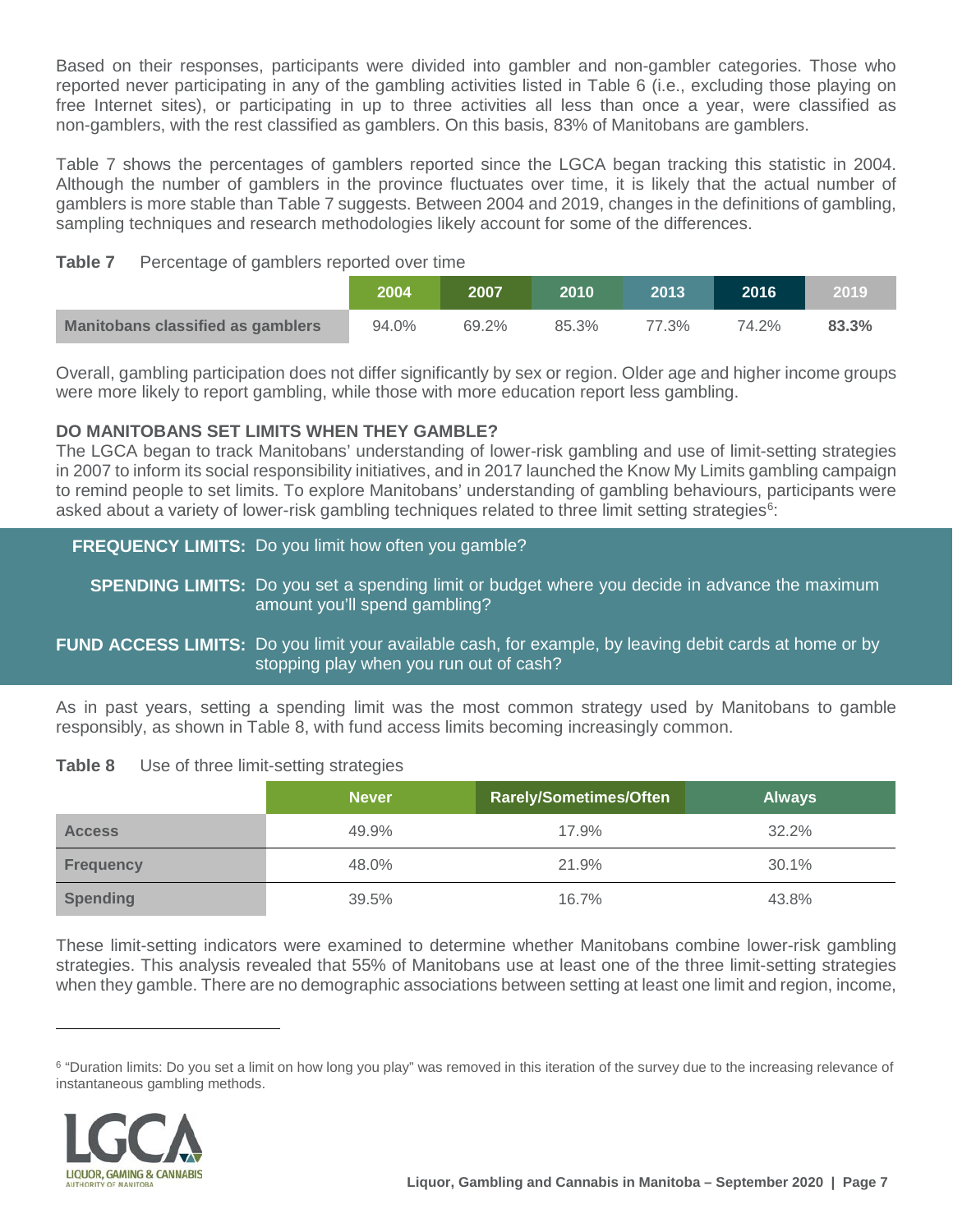employment and sex; however, limit-setting did vary by educational attainment, in that people with higher educational attainment are more likely to set at least one limit.

**Table 9** Percentage of gamblers who do not set gambling limits

|                                          | 2007  | 2010  | 2013  | 2016  | 2019  |
|------------------------------------------|-------|-------|-------|-------|-------|
| Gamblers who do not set<br><b>limits</b> | 36.0% | 19.5% | 26.4% | 31.8% | 45.5% |

It is important to note that Manitobans who set spending limits are still exceeding recommended thresholds to mitigate risks of gambling-related harm. Moreover, 46% of gamblers set no limits whatsoever. This suggests that limit-setting public education would be beneficial to reinforce lower-risk gambling awareness and strategies.

# CANNABIS

This is the first post-cannabis legalization survey by the LGCA. Research objectives included identifying cannabis knowledge, consumption patterns and public expectations for information and public safety. Given the timing of this survey and high public interest in this newly legalized consumer product, the cannabis section of the survey and this report are notably larger than previous sections on liquor and gambling.

While we know that cannabis was the most commonly used illicit substance prior to legalization, there has been little research specific to Manitoba. For example, how are Manitobans using cannabis following legalization and what information do they need to reduce the risks of cannabis consumption? This research continues to build upon our previous work conducted since 2017.

#### **HOW HAS LEGALIZATION IMPACTED CANNABIS USE?**

Manitobans were asked how legalization affected their cannabis consumption. The majority of respondents report that their consumption has not changed due to legalization; over half of the respondents (56%) report that they have never used cannabis, while 24% said that they use it about the same as they did before legalization. The remaining responses included "I've never used cannabis, but might try once edibles and concentrates are legalized" (6%), "I've used cannabis a little bit less than I used to" (6%), and "I've used cannabis more often than I used to" (9%). Previous research reported that over three-quarters said that legalization would have no impact on their use, and these findings suggest that legalization indeed has not impacted cannabis consumption in a significant way (Health Canada 2019b; LGCA 2017).

#### **CANNABIS USE IN MANITOBA**

While many people speculated about increasing cannabis consumption following legalization, this survey found only a slight increase in reported lifetime cannabis consumption (61% in 2019, compared to 55% in 2017). The 2017 *Canadian Tobacco, Alcohol and Drugs Survey* reported that 47% of Canadians had tried cannabis at some point in their lifetimes (Health Canada 2019a).

#### LIFETIME CONSUMPTION CURRENT CONSUMPTION



**61.2 32.8 %** of Manitobans have tried cannabis in **%** their lifetime, compared to 55.2% reported in 2017.



% of Manitobans consumed cannabis within the last 12 months, an increase from 21.4% in 2017.

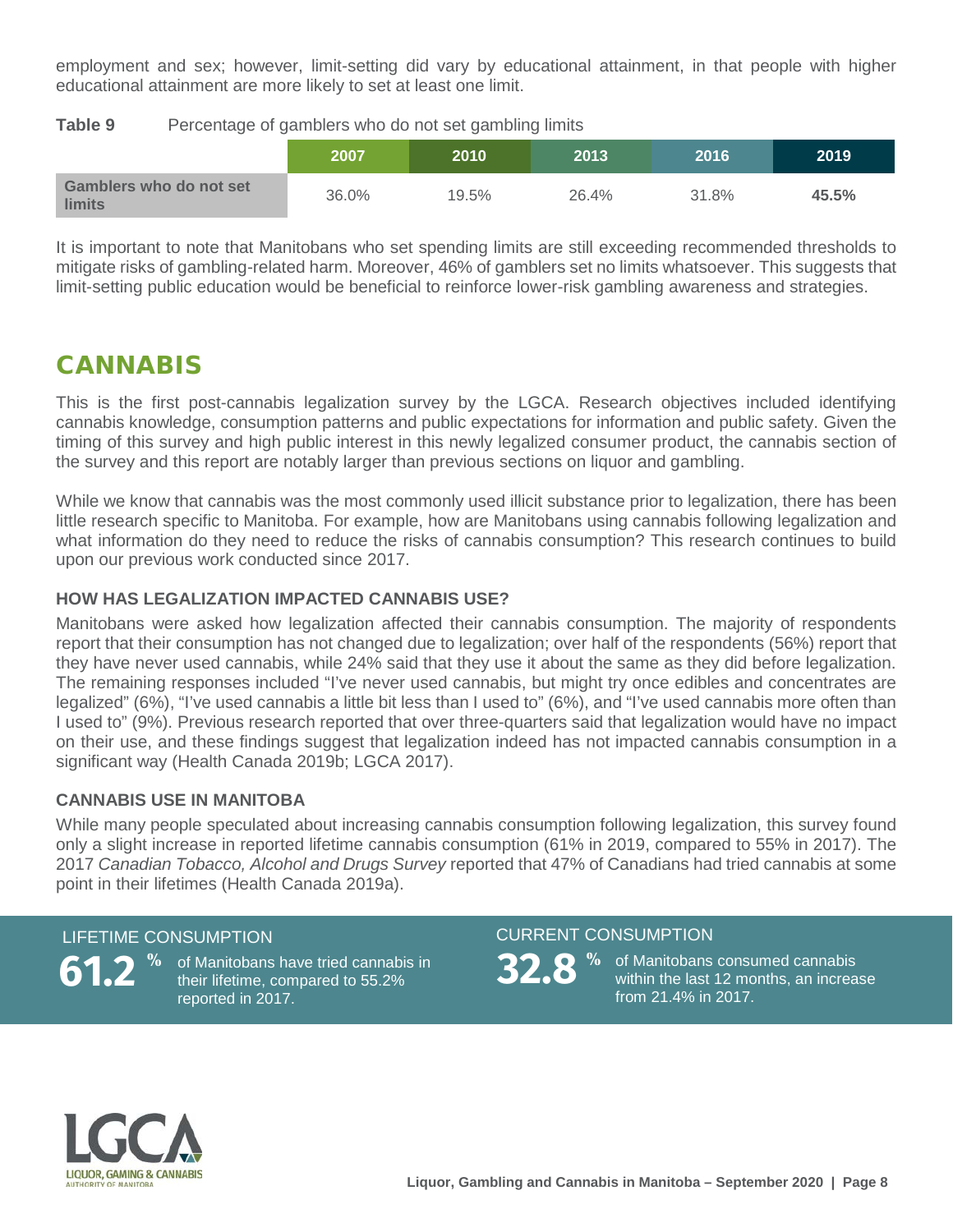Survey results found that 33% of Manitobans report consuming cannabis in the previous year (compared to 21% in 2017). We classify those who have used cannabis in the previous year as "current consumers" and we often refer to them in this report simply as "consumers". This is slightly higher than the number of current consumers found by Health Canada (25%) and is at the higher range of provincial/territorial estimates (19% to 33%) (Health Canada 2019b).

With cannabis now legal in Canada and becoming less stigmatized, people are increasingly honest about consumption. Health Canada (2019b) reported that the social acceptability of cannabis use has increased since legalization. Potential participants were informed that the survey was about alcohol, cannabis and gambling activities, which may have caused those who consume cannabis to have more interest in completing the survey (Health Canada, 2019b). In other words, fluctuations in cannabis use statistics are unsurprising, and future research will show if this increase is due to an initial rush to use cannabis around the time of legalization or if this is a trend that will continue over time.

The average age by which most Canadians will have first tried cannabis is 19.2 years, with provincial/territorial estimates ranging from 18.1 years to 20.4 years (Health Canada 2019b). Nineteen years old is also the average age Manitobans try cannabis, although many report having tried cannabis for the first time between the ages of

15 and 18. Results from this survey indicated that by 19 years old, 70% of respondents have tried cannabis.

When asked more about their reasons for consuming cannabis, answers fell into two overarching themes: for relaxation and/or fun and consuming for medical reasons. In

#### **The average age at which most Canadians will have first tried cannabis is 19.2 years.**

regard to medical motives, many participants explicitly mentioned pain management and for mental health purposes (e.g., to alleviate anxiety and/or depression). Existing research shows an overlap between non-medical and medical use (Pacula et al. 2017; Roy‐Byrne et al. 2015). People who report cannabis use for medical or therapeutic purposes often also use it recreationally. This is true for Manitobans, where 46% report using cannabis for both medical and non-medical reasons. Nearly as many people (43%) only use cannabis recreationally, with the remaining 11% reporting only medical use. These results are similar to the overall numbers reported by Health Canada, finding that 14% of respondents aged 16 and older use for medical purposes (with provincial and territorial estimates ranging from 7% to 24%) (Health Canada 2019b).

Cannabis consumption is negatively associated with age and income. In other words, younger age groups are more likely to use cannabis than their older counterparts. Similarly, employment and higher household income are associated with lower use. There were no statistically significant differences between men and women or different geographical regions of the province. Although further research is required to confirm these demographic results, many are consistent with other research, particularly research showing higher use among young adults (Boak et al. 2015; CCSA 2017; Statistics Canada 2015).

#### **LOWER-RISK CANNABIS CONSUMPTION AND PUBLIC SAFETY**

Over fifty percent of all respondents (53%) report that they recall lower-risk cannabis tools or resources. When asked what they could recall about these tools and resources, most people were only able to identify the medium used (e.g., online advertisement, pamphlet, television ad, etc.). However, of those who could recall these tools or resources, what they recalled included messaging about new laws (e.g., legal age of 19, not driving while high).

When asked what public safety information is most important for Manitobans to know, participants focused on the importance of setting driving limits, preventing underage consumption, and establishing rules around where cannabis can be consumed. They also talked about planning safe and lower-risk consumption by starting slowly and not driving.

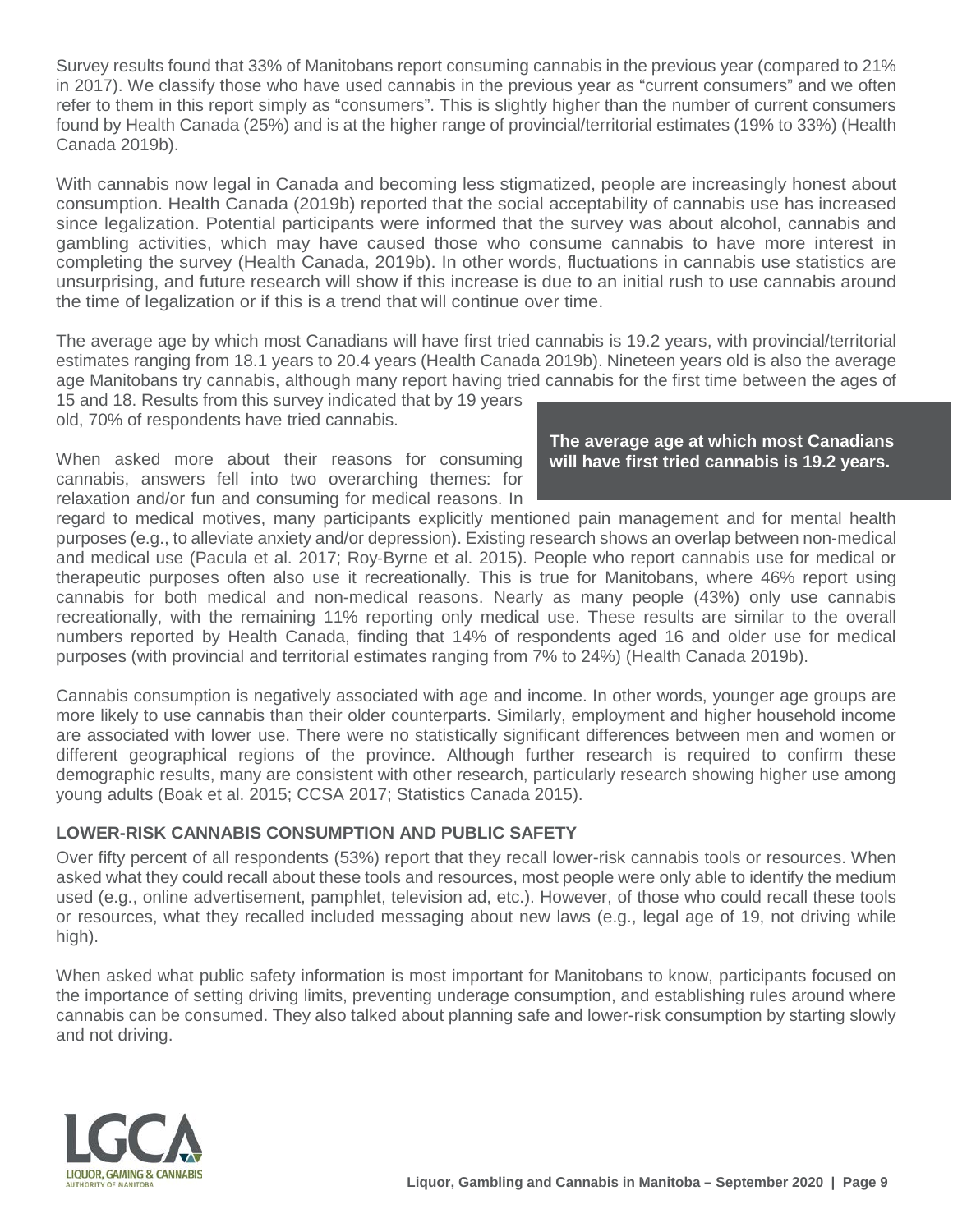When asked what public health and safety rules and restrictions are important as new products become legal, child safety, effects of varying dosages, impaired driving, safe storage, and safe packaging came up as primary concerns. Importantly, this research also found that many Manitobans still believe myths about cannabis, such as that it is a "gateway drug" to harder drugs, and that it is natural and therefore safe and risk-free. These findings illustrate a continued need for public education that provides accurate information about laws and lower-risk consumption strategies.

#### **CANNABIS DEPENDENCE**

The survey included questions from the Cannabis Use Disorders Identification Test – Revised (CUDIT-R), which is a standard short measure to assess the extent of harm and dependence across the population (Adamson et al. 2010). In the most recent Health Canada survey on cannabis use, 90% of people reported that they believe using cannabis can be habit forming (Health Canada, 2019b). Although statistical margins of error prevent firm conclusions, our findings suggest that approximately 1.4% of Manitobans may experience some level of harm and/or cannabis dependence. This is a slight decrease from our findings in 2017 (2.3%) and is in line with research from other jurisdictions (Hasin et al. 2016).

The survey asked cannabis consumers about the types of cannabis they consume and their preferred methods of consumption. Plant parts (i.e., buds and leaves) continue to be the most popular type of cannabis, followed by edibles (e.g., infused desserts or candy), liquid and solid concentrates, and cannabis oil cartridges or disposable vape pens. Fewer people mentioned other types of cannabis, such as hashish, creams, and wax. These findings are echoed in the most recent cannabis survey by Health Canada (2019b).



#### **Figure 2** Types of cannabis used regularly

NOTE: Participants could select multiple responses, resulting in percentages that exceed 100. Other types of cannabis, including live resin, rosin, liquid, fresh flower or leaf for juicing, and wax.

Cannabis can be consumed in many ways, such as smoking, vaping or eating edibles infused with concentrated THC. When asked what primary method respondents use to consume cannabis, smoking was the most common, with joints most popular, followed by handheld pipes. Vaping was the next most popular method over water pipes/bongs, which is a slight change from 2017 when pipes and bongs were more popular than vaping. Edibles are also a relatively common consumption method in Manitoba that is likely to increase now that these products are available at retail stores. These findings are similar to that of Health Canada's (2019a, 2019b) most recent surveys, where smoking, eating and vaping were the three most common methods of cannabis consumption.

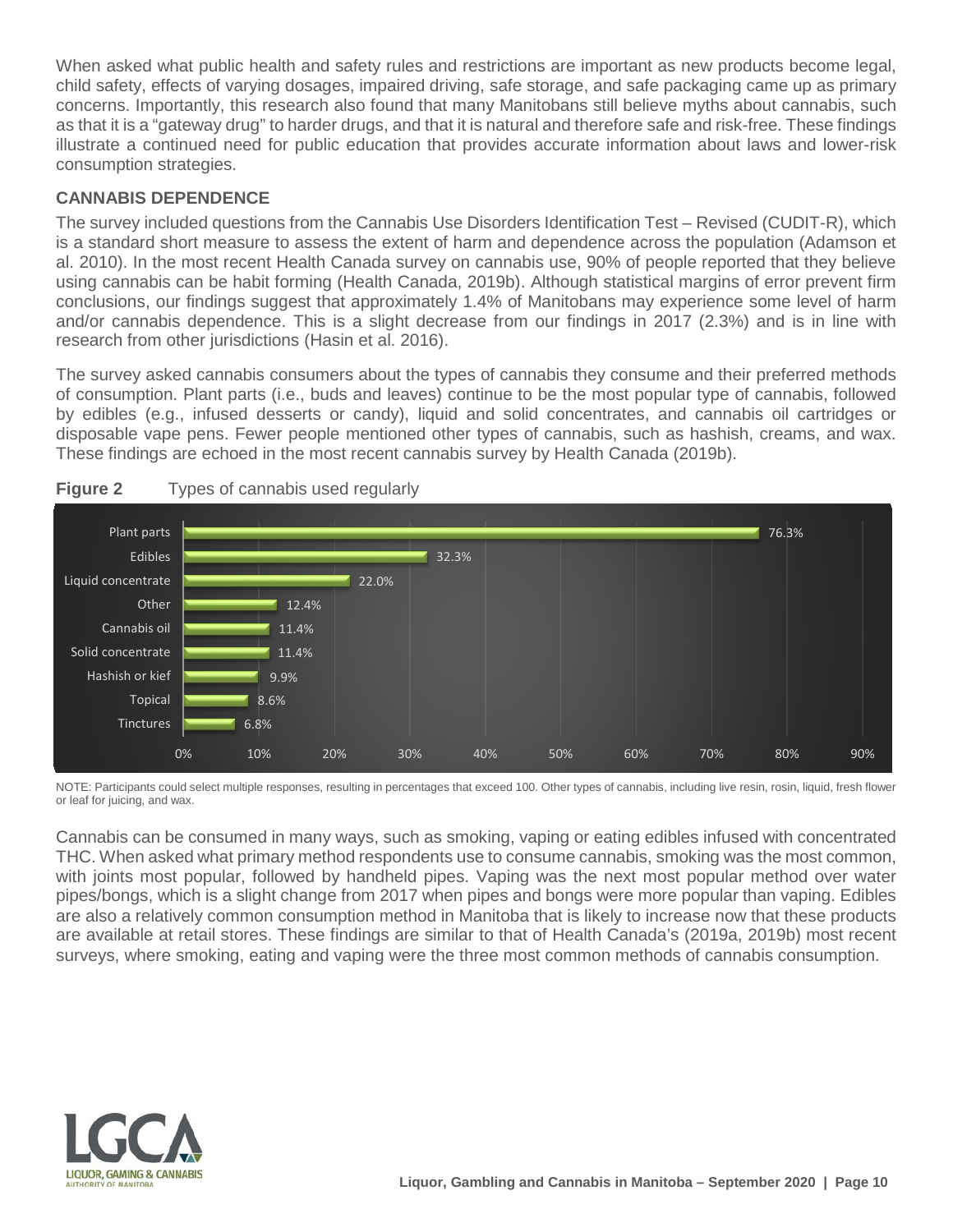#### **Figure 3** Top cannabis use methods



Note: Participants could select multiple responses, resulting in percentages that exceed 100. Other methods of consumption, including dab smoking, topicals (e.g. cream, ointment), teas, tinctures and pills were each mentioned by less than 5% of users.

Using cannabis along with other intoxicating substances can amplify its effects (Hartman et al. 2015). While a small proportion (4%) of Manitobans always drink alcohol while consuming cannabis, over half of cannabis users (61%) never or only rarely use these at the same time. Although most people are not consuming cannabis in conjunction with alcohol, the LGCA continues to include information about the dangers of co--consumption in its public education campaigns.

|  |  |  | Table 10 Frequency of cannabis co-consumption with alcohol |  |
|--|--|--|------------------------------------------------------------|--|
|--|--|--|------------------------------------------------------------|--|

| <b>Never</b> | Rarely | <b>Occasionally</b> | <b>Frequently</b> | <b>Always</b> |
|--------------|--------|---------------------|-------------------|---------------|
| 21.7%        | 38.9%  | 23.8%               | 11.5%             | 4.1%          |

#### **Table 11** How often do Manitobans use the following lower-risk strategies?

|                                                  | <b>Never</b> | <b>Rarely</b> | <b>Sometimes</b> | <b>Often</b> | <b>Always</b> |
|--------------------------------------------------|--------------|---------------|------------------|--------------|---------------|
| <b>Avoid driving after</b><br>consuming cannabis | $7.4\%$      | 2.6%          | $7.2\%$          | 12.9%        | 70.0%         |
| Limit how much cannabis<br>is consumed           | 21.9%        | $9.7\%$       | 15.3%            | 14.8%        | 38.3%         |
| Limit how often cannabis<br>is consumed          | 28.2%        | 10.9%         | 17.0%            | 15.1%        | 28.8%         |
| <b>Choose lower-risk</b><br>cannabis products    | 44.7%        | 12.5%         | 19.0%            | 10.6%        | 13.2%         |

When asked about low-risk cannabis consumption, the majority of Manitobans understand that it is not safe to drive after consuming cannabis, with 83% reporting that they often or always avoid driving after consumption, compared to 75% in 2017. However, other low-risk strategies are less well-understood. Only 13% of consumers make a point of always choosing lower-risk cannabis products, such as those with lower THC levels, with 57% never or rarely choosing lower-risk products. Similarly, fewer Manitobans always limit how much cannabis they consume and how often they consume (38% and 29% respectively). These strategies are important because dependence can be associated with higher frequency use and higher concentrations of THC (CCSA 2017). Overall, 72% of participants who consume cannabis use at least one strategy to reduce their risks.

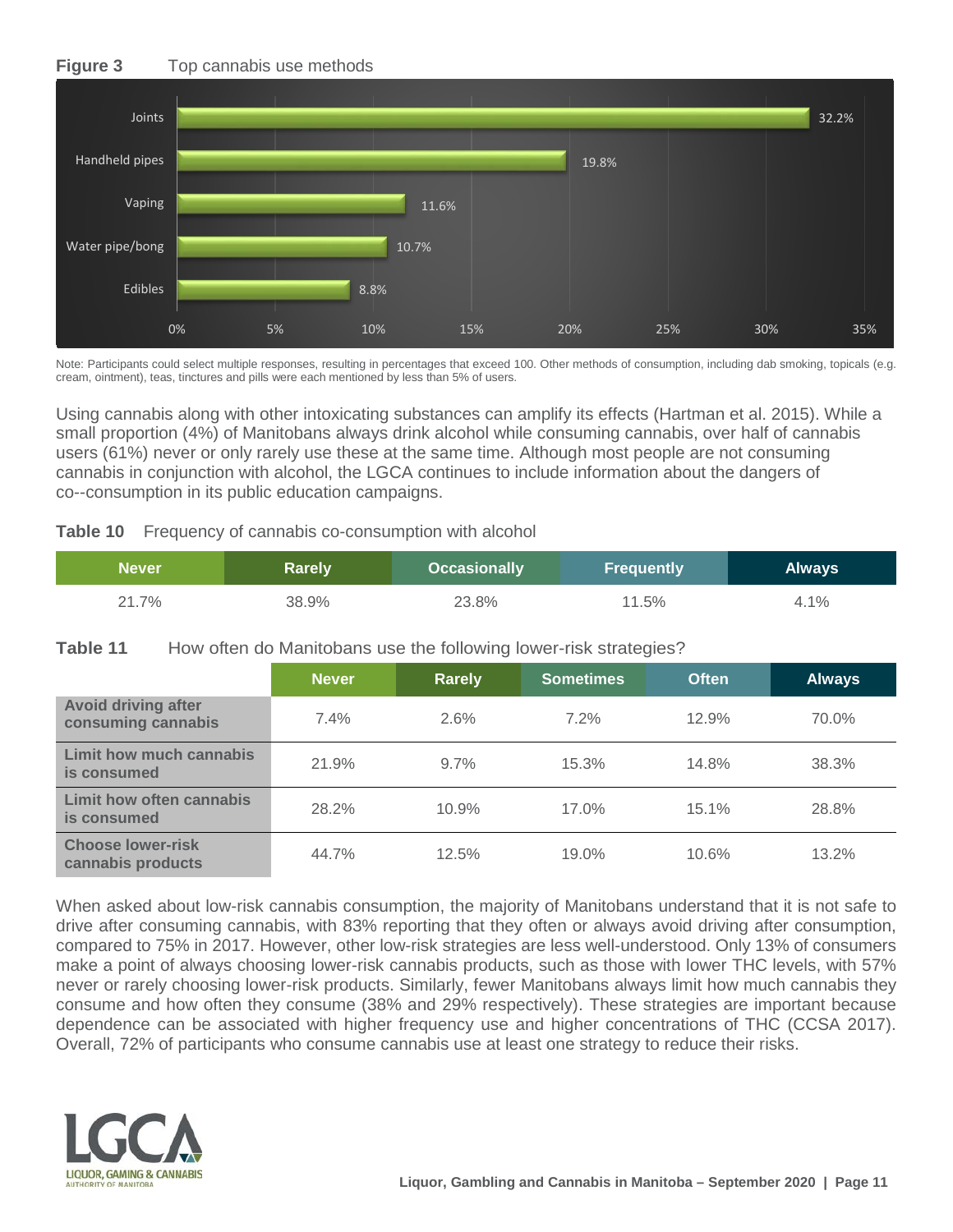# FINAL THOUGHTS

This survey was conducted at a unique time in Manitoba and Canada's regulatory history, within just months of the legalization of cannabis. As cannabis consumption becomes more normalized, it is important to regularly assess how the population of Manitoba is impacted. Similarly, the landscapes of alcohol consumption and gambling are not static, as societal changes including liquor regulatory modernization and technological changes in the gambling industry also impact how the public engages with these products and industries. The information provided in this report continues to build the LGCA's empirical base for policy and legislative decision-making. The LGCA will continue to collect comprehensive data from the Manitoba context to inform its regulatory framework and social responsibility initiatives.

#### ACKNOWLEDGEMENTS

The LGCA is grateful to the Manitobans who participated in this research and acknowledges Advanis' skilled data collection.

#### SUGGESTED CITATION

Peters, O. and Thomas, J. (2020). *Liquor, Gambling and Cannabis in Manitoba – Survey Report.* Winnipeg, MB: Liquor, Gaming and Cannabis Authority of Manitoba. Retrieved from https://LGCAmb.ca/

#### **REFERENCES**

- Adamson, S. J., Kay-Lambkin, F. J., Baker, A. L., Lewin, T. J., Thornton, L., Kelly, B. J., & Sellman, J. D. (2010). An improved brief measure of cannabis misuse: the Cannabis Use Disorders Identification Test-Revised (CUDIT-R). *Drug and alcohol dependence, 110*(1), 137-143.
- Boak, A., Hamilton, H. A., Adlaf, E. M., & Mann, R. E., (2015). Drug use among Ontario students, 1977-2015: Detailed OSDUHS findings (CAMH Research Document Series No. 41). *Centre for Addiction and Mental Health*. University of Toronto.
- Butt, P., Beirness, D., Gliksman, L., Paradis, C. & Stockwell, T. (2011). *Alcohol and health in Canada: A summary of evidence and guidelines for low risk drinking.* Ottawa, ON: Canadian Centre on Substance Abuse.
- Currie, S. R., Hodgins, D. C., Casey, D. M., & el-Guebaly, N. (2017). Deriving Low-Risk Gambling Limits from Longitudinal Data Collected in Two Independent Canadian Studies
- Hartman, R. L., Brown, T. L., Milavetz, G., Spurgin, A., Gorelick, D. A., Gaffney, G., & Huestis, M. A. (2015). Controlled cannabis vaporizer administration: Blood plasma cannabinoids with and without alcohol. *Clinical Chemistry, 61(*6), 850-869.
- Hasin, D.S., Kerridge, B.T., Saha, T.D., Huang, B., Pickering, R., Smith, S.M., Jung, J., Zhang, H. & Grant, B.F., (2016). Prevalence and correlates of DSM-5 cannabis use disorder, 2012-2013: findings from the National Epidemiologic Survey on Alcohol and Related Conditions–III. *American Journal of Psychiatry, 173*(6), 588-599.
- Health Canada. (2019a) Canadian Tobacco, Alcohol and Drugs Survey (CTADS): Summary of Results for 2017. Retrieved August 26, 2019, from Canadian Tobacco, Alcohol and Drugs Survey. [https://www.canada.ca](https://www.canada.ca/en/health-canada/services/canadian-tobacco-alcohol-drugs-survey/2017-summary.html#n4)
- Health Canada. (2019b). The Canadian Cannabis Survey 2019 Summary. Retrieved December 30, 2019. [https://www.canada.ca](https://www.canada.ca/en/health-canada/services/canadian-tobacco-alcohol-drugs-survey/2017-summary.html#n4)
- Krumpal, I. (2013). Determinants of social desirability bias in sensitive surveys: a literature review. Quality & *Quantity, 47*(4), 2025-2047.
- Liquor, Gaming and Cannabis Authority of Manitoba (2017). Manitoba Cannabis Survey. Retrieved July 28, 2020. [http://LGCAmb.ca/](http://lgcamb.ca/)
- Pacula, R. L., Jacobson, M., & Maksabedian, E. J. (2016). In the weeds: a baseline view of cannabis use among legalizing states and their neighbours. *Addiction*, *111*(6), 973-980.
- Roy‐Byrne, P., Maynard, C., Bumgardner, K., Krupski, A., Dunn, C., West, I. I., Donovan, D., Atkins, D. C., & Ries, R. (2015). Are medical marijuana users different from recreational users? The view from primary care. *The American Journal on Addictions*, *24*(7), 599-606.

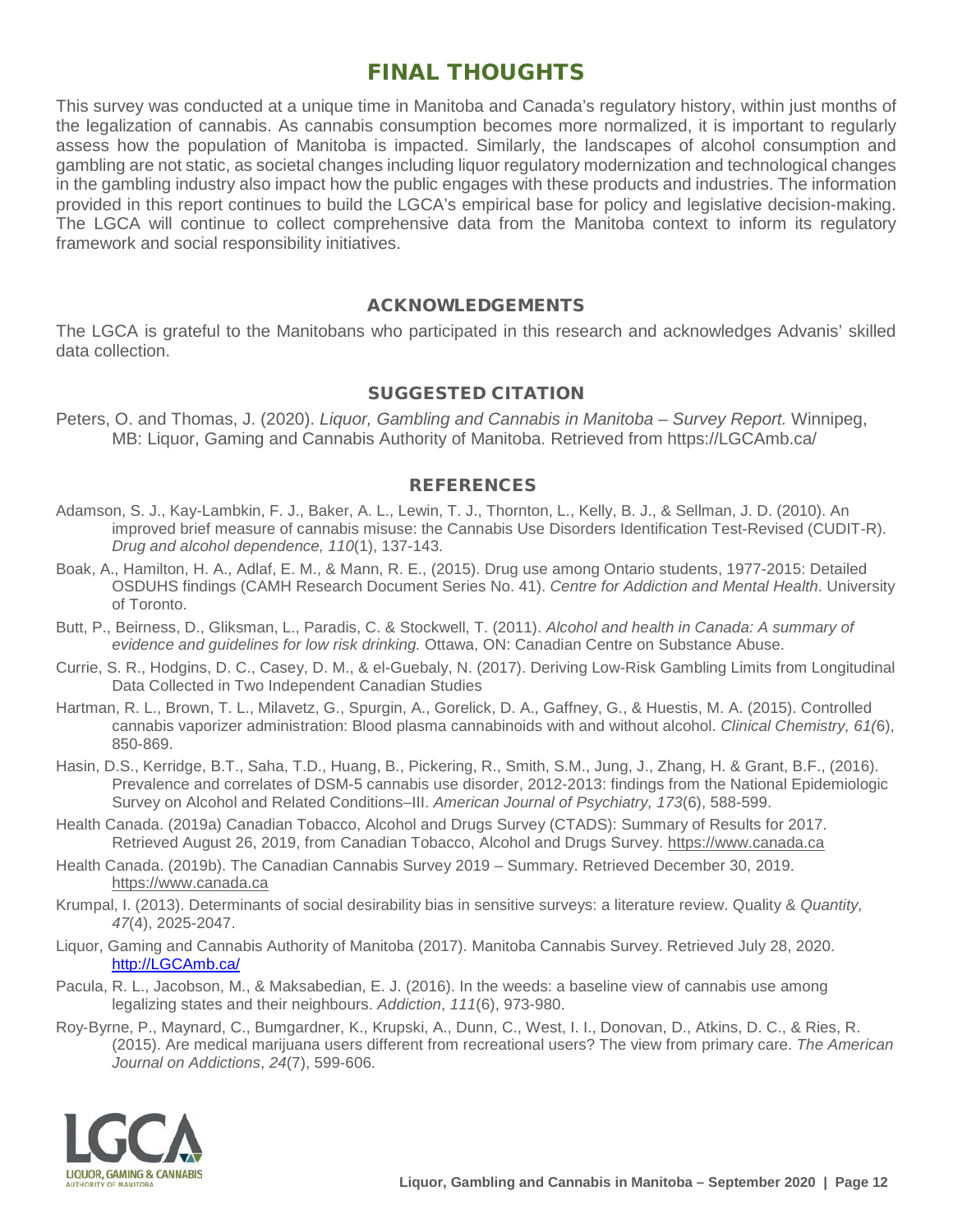- Statistics Canada (2016). CANSIM, table 111-0009, Median total income, by family type, by province and territory (All census families). Retrieved December 28, 2016 from http://www.statcan.gc.ca/tables-tableaux/sumsom/l01/cst01/famil108a-eng.htm.
- Statistics Canada (2015). Canadian Tobacco, Alcohol and Drug Survey (CTADS). Retrieved from https://www.canada.ca/en/health-canada/services/canadian-tobacco-alcohol-drugs-survey/2015-supplementarytables html
- Seth, P., Glenshaw, M., Sabatier, J. H. F., Adams, R., Du Preez, V., DeLuca, N., & Bock, N. (2015). AUDIT, AUDIT-C, and AUDIT-3: Drinking Patterns and Screening for Harmful, Hazardous and Dependent Drinking in Katutura, Namibia. *PLoS ONE*, 10(3), e0120850. Retrieved from<http://doi.org/10.1371/journal.pone.0120850>

#### **METHODOLOGY**

The LGCA commissioned this survey to gather information about adult Manitobans' current liquor, gambling, and cannabis-related attitudes, knowledge and behaviours. Declining response rates with traditional telephone interviewing prompted a switch to online survey sampling design. As such, any comparisons between the results in this report to previous years should be interpreted cautiously, as comparability is limited by the two different sampling techniques. As with all LGCA research projects, this study was reviewed by the LGCA's external ethics review panel, which is comprised of academics working at Manitoba post-secondary institutions.

**Table 12** Call record

|                                     | <b>GPRS</b>    | <b>RDD</b> | <b>Total</b> |
|-------------------------------------|----------------|------------|--------------|
| <b>Total Numbers attempted</b>      | 5086           | 16910      | 21996        |
| Not in service                      | 442            | 4447       | 4889         |
| Fax                                 | $\overline{2}$ | 9          | 11           |
| Business or non-residence           | 11             | 80         | 91           |
| Total eligible numbers (E)          | 4631           | 12374      | 17005        |
| <b>Busy</b>                         | 0              | 73         | 73           |
| No answer                           | 45             | 557        | 602          |
| Answering machine                   | 1276           | 4933       | 6209         |
| Outstanding appointments            | 98             | 276        | 374          |
| Language barrier                    | 7              | 31         | 38           |
| Unresolved (U)                      | 1426           | 5870       | 7296         |
| Illness, incapable                  | 8              | 9          | 17           |
| Selected respondent not available   | 1              | $\Omega$   | 1            |
| Household refusal                   | 690            | 3656       | 4346         |
| Respondent refusal                  | 753            | 1623       | 2376         |
| Qualified respondent break-off      | $\overline{0}$ | 1          | 1            |
| In-scope, not responding (I)        | 1452           | 5289       | 6741         |
| Age disqualify                      |                |            | $\Omega$     |
| Other disqualify: age quota full    |                |            | $\mathbf{0}$ |
| Other disqualify: region quota full |                |            | $\Omega$     |
| Completed interviews (N)            | 1753           | 1215       | 2968         |
| In-scope, responding (R)            | 1753           | 1215       | 2968         |
| Refusal rate = $R/(I + R)$          | 54.7%          | 18.7%      | 30.6%        |
| Response rate = $R / E$             | 37.9%          | 9.8%       | 17.5%        |
| Completion rate = $N / E$           | 37.9%          | 9.8%       | 17.5%        |

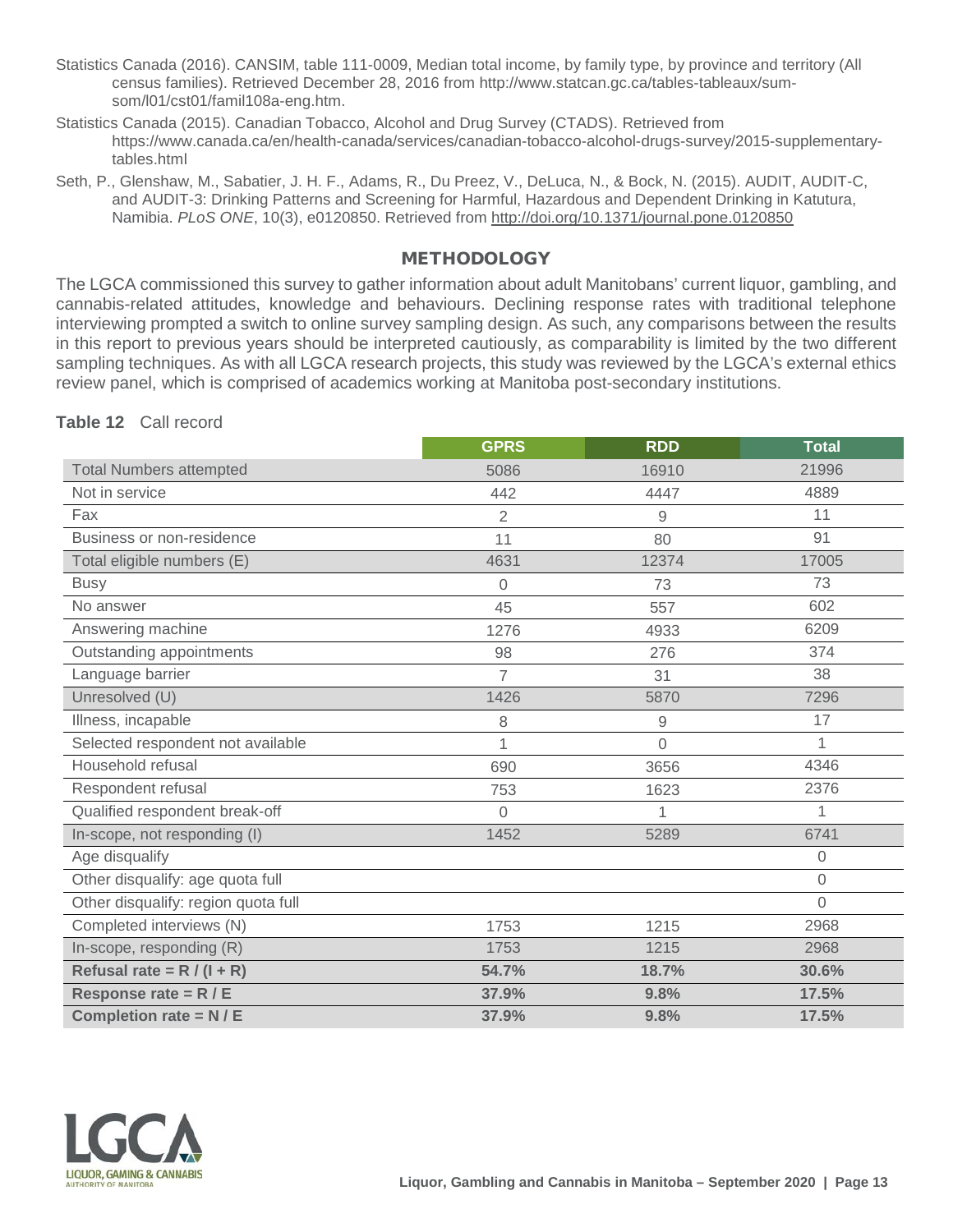Advanis conducted the data collection using a stratified random sample of their proprietary General Population Random Sample (GPRS). The GRPS sample is comprised of individuals who have previously agreed to be sent survey invitations to participate in future public sector studies. Respondents either spoke to a live interviewer and were asked if they would like to participate in an online survey for the LGCA, or they were left a voicemail message informing them about the survey and sent a link to the online survey via either SMS or email. The GPRS sample was supplemented by a random-digit dialed (RDD) wireless and landline sample in Brandon and northern Manitoba. Individuals recruited from the RDD sample were always asked if they would be willing to participate in the study before being sent a link to the online survey.

Respondents were recruited between May 29, 2019 and June 19, 2019. The online survey was left open from May 29, 2019 until June 24, 2019 to allow responses to come in after final links had been sent out. Advanis collected 2,070 completed online surveys. LGCA provided the questionnaire, and Advanis reviewed it and offered suggestions during survey programming. The LGCA was identified as the sponsor of the research. Overall, the survey took an average of just over 17 minutes to complete (17 minutes and 24 seconds). The telephone recruit took an average of one and a half minutes.

#### **RESPONSE RATE**

Advanis achieved a response rate of 17.5% on the CATI recruit (38% among the GPRS sample and 10% among the RDD sample). Among those recruited to the online survey (4,210 in total: 2,968 recruited by an interviewer, 1,242 recruited via a voicemail), 2,067 completed the online survey for an online response rate of 49%.

|                                   | Population % (from<br><b>Statistics Canada)</b> | Unweighted sample % | Weighted sample % |
|-----------------------------------|-------------------------------------------------|---------------------|-------------------|
| Region (18 and older)             |                                                 |                     |                   |
| Winnipeg                          | 58.6%                                           | 50.3%               | 58.7%             |
| Rural Manitoba                    | 42.7%                                           | 49.7%               | 41.3%             |
| <b>Brandon</b>                    | 4.2%                                            | 12.8%               | 4.2%              |
| Southern Manitoba                 | 32.4%                                           | 24.9%               | 32.1%             |
| Northern Manitoba                 | 4.8%                                            | 12.0%               | 4.9%              |
| <b>Sex</b>                        |                                                 |                     |                   |
| Male                              | 48.8%                                           | 54.7%               | 48.8%             |
| Female                            | 51.2%                                           | 45.3%               | 51.2%             |
| Age (years)                       |                                                 |                     |                   |
| 18 to 24                          | 12.7%                                           | 4.4%                | 6.0%              |
| 25 to 34                          | 16.6%                                           | 16.9%               | 23.6%             |
| 35 to 44                          | 16.6%                                           | 20.5%               | 17.9%             |
| 45 to 54                          | 19.5%                                           | 18.9%               | 15.8%             |
| 55 to 64                          | 16.1%                                           | 20.7%               | 16.7%             |
| 65 to 74                          | 9.6%                                            | 14.4%               | 15.5%             |
| 75 and older                      | 9.1%                                            | 4.2%                | 4.6%              |
| <b>Education*</b>                 |                                                 |                     |                   |
| Less than high school             | 22.0%                                           | 3.6%                | 3.3%              |
| Completed high school             | 29.6%                                           | 33.7%               | 12.0%             |
| Some post-secondary               | $\overline{\phantom{a}}$                        | L,                  | 20.7%             |
| Completed post-<br>secondary      | 48.4%                                           | 62.7%               | 64.0%             |
| Household income (18 and older)** |                                                 |                     |                   |

#### **Table 13** Demographic characteristics

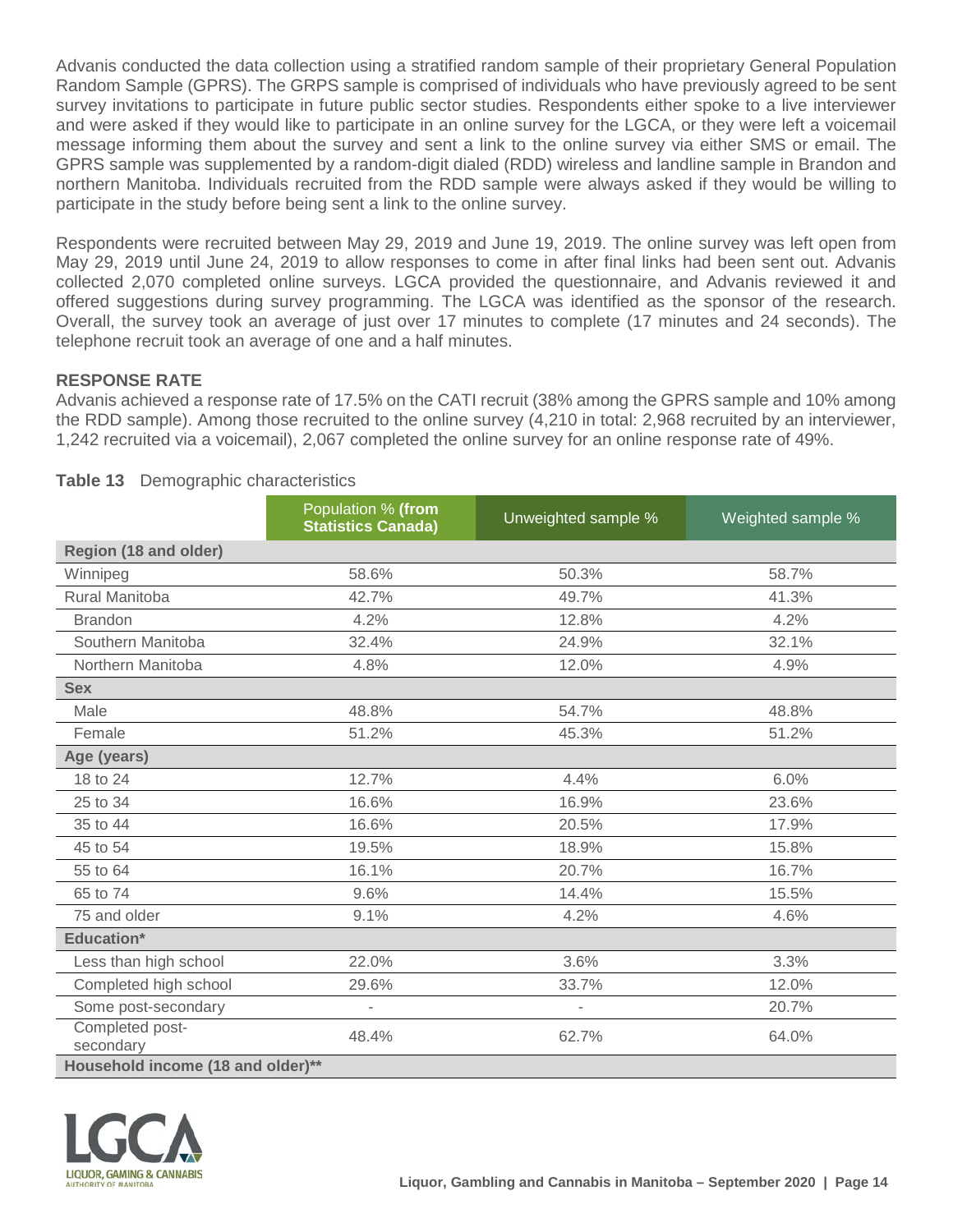| Under \$20,000              | 14.2% | 6.4%  | 7.2%  |
|-----------------------------|-------|-------|-------|
| \$20,000 to \$30,000        | 9.5%  | 5.2%  | 5.5%  |
| \$30,000 to \$50,000        | 22.0% | 17.2% | 18.5% |
| \$50,000 to \$80,000        | 23.2% | 23.3% | 22.9% |
| \$80,000 to \$100,000       | 11.0% | 16.6% | 16.3% |
| More than \$100,000         | 22.1% | 31.2% | 29.5% |
| <b>Employment status***</b> |       |       |       |
| Employed full-time          | 61.7% | 60.3% | 58.8% |
| Employed part-time          |       | 8.7%  | 9.7%  |
|                             |       |       |       |
| Unemployed                  | 4.5%  | 5.0%  | 5.2%  |
| <b>Student</b>              | 33.9% | 2.3%  | 2.9%  |

Note: Information shown for region, sex, and age is based on 2011 Canadian Census data.

\* Education is based on those aged 15 years and older based on National Household Survey data from 2011, and does not include a category for 'some post-secondary education'.

\*\* Household income based on National Household Survey data from 2011.

\*\*\* Employment status based on those aged 15 years and older from Statistics Canada labour force statistics for May 2016. Census information does not break down employment into full- and part-time categories. The survey includes 'homemaker' and 'out of labour force' in unemployed, while Statistics Canada includes these with 'student' and 'retired'.